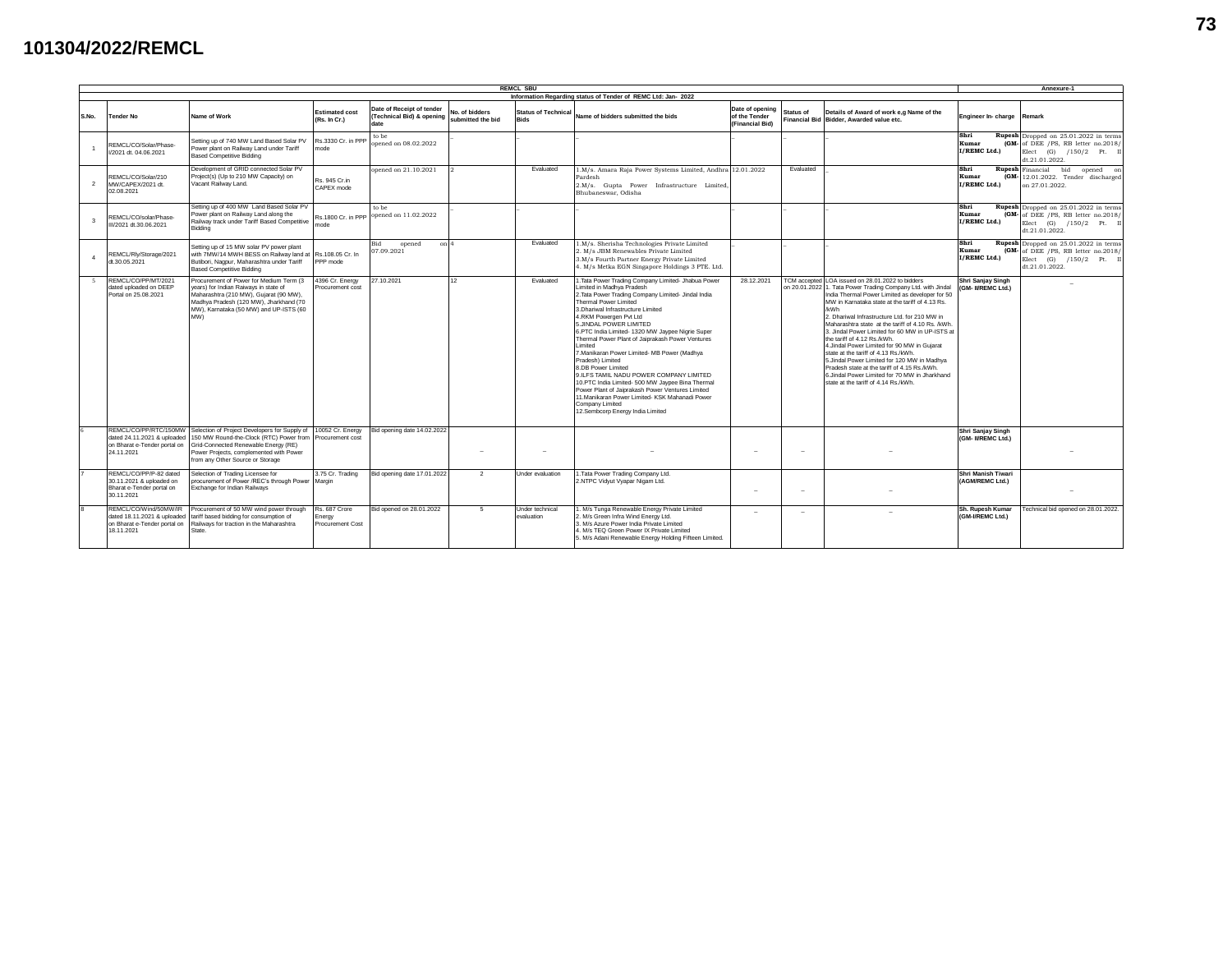|                                                                           |                          |                                                                |                                                           |                           |                                                             |                                        |                        |                                   | Annexure -II                                                                                                                                   |  |  |  |
|---------------------------------------------------------------------------|--------------------------|----------------------------------------------------------------|-----------------------------------------------------------|---------------------------|-------------------------------------------------------------|----------------------------------------|------------------------|-----------------------------------|------------------------------------------------------------------------------------------------------------------------------------------------|--|--|--|
| Information Regarding Status of Bill Payment of Working Agencies - Jan 22 |                          |                                                                |                                                           |                           |                                                             |                                        |                        |                                   |                                                                                                                                                |  |  |  |
| SI. No.                                                                   | Name of<br>Contractor    |                                                                |                                                           | <b>Bill Details</b>       | <b>Bill Received at HQ</b>                                  | <b>Status of Bill</b>                  |                        | <b>Mode of Payment</b>            | <b>Remarks</b>                                                                                                                                 |  |  |  |
|                                                                           |                          | <b>Agreement No.</b>                                           | Bill No.                                                  | <b>Bill Amount in Rs.</b> | dated (Accts)                                               | <b>Under Process of</b><br>Checking    | Payment<br>Released on | (RTGS/<br>Cheque)                 |                                                                                                                                                |  |  |  |
| 11                                                                        | <b>PTC</b> india limited | <b>REMC Ltd/CO/IR/Power</b><br>management/2021<br>dtd.22.03.21 | Invoice no. BD/2021-<br>22/147 dated 9th<br>December 2021 | 12.27.200/-               | 09.12.2021 & revised<br>amt. bill received on<br>31.12.2021 |                                        |                        | <b>Under Payment</b><br>disbursal | <b>Bill amount revised to</b><br>Rs.11,55,613                                                                                                  |  |  |  |
| 12                                                                        | <b>PTC</b> india limited | REMC Ltd/CO/IR/Power<br>management/2021<br>dtd.22.03.21        | Invoice no. BD/2021-<br>22/173 dated 17th<br>January 2022 | 12,27,200/-               | 17.01.2022                                                  | Under Process of<br>Checking           |                        | $\overline{\phantom{a}}$          |                                                                                                                                                |  |  |  |
| 3                                                                         | M/s Inox Wind<br>_td.    | REMCL/CO/25MW/<br>Windmill/ Rajasthandt.<br>18.12.14           | IWLRJOM22022<br>dated 16.12.2021                          | 7609162/-                 | 22.12.2021                                                  | <b>Bill Processed on</b><br>31.01.2022 |                        | $\overline{\phantom{a}}$          | O&M payment of about Rs.<br>51.69 Lakhs (after deduction<br>of penalty of Rs 24.40 Lakhs<br>with interest for lower M.A.<br>during FY 2019-20. |  |  |  |